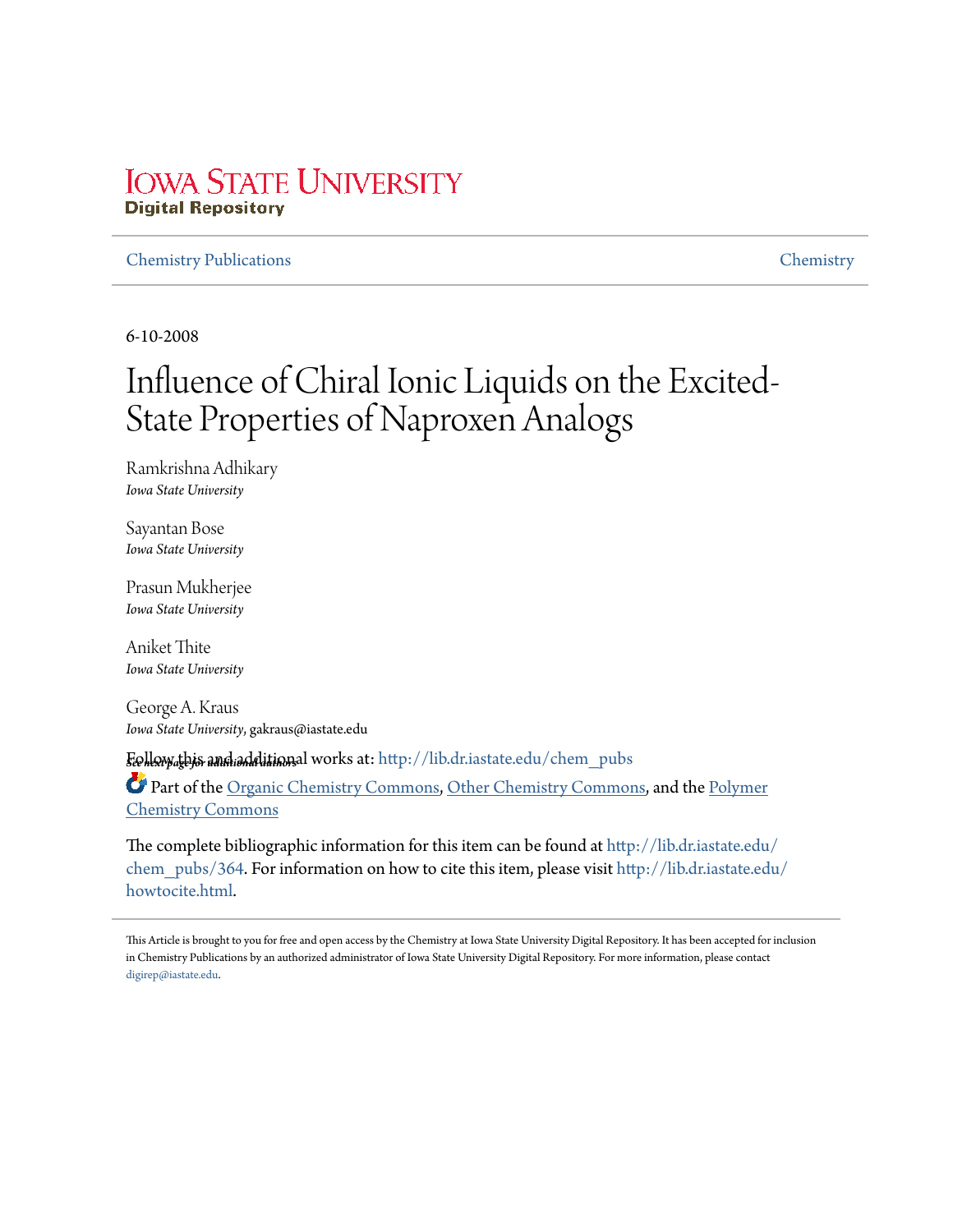## Influence of Chiral Ionic Liquids on the Excited-State Properties of Naproxen Analogs

## **Abstract**

The synthesis and decolorization of chiral room-temperature ionic liquids based upon 1-methyl imidazole and chloromethyl menthyl ether is reported. The excellent optical quality of these solvents permits the investigation of the effects of the two enantiomers on the excited-state photophysics of (*S*)-*N*methyl-2-pyrrolidinemethyl 2(*S*)-(6-methoxy-2-naphthyl)propionate [(*S*,*S*)-NPX-PYR]. Whereas in conventional bulk polar solvents such as acetonitrile, (*S*,*S*)-NPX-PYR is known to execute excited-state intramolecular electron transfer and to form exciplexes, in these chiral solvents these nonradiative processes are absent. The chiral solvents do, however, induce a small but reproducible (∼10%) stereodifferentiation in the fluorescence lifetime of (*S*,*S*)-NPX-PYR as well as in the parent compound, (*S*)-naproxen. To our knowledge, this is the first example of chiral ionic liquids inducing such an effect on photophysical properties.

## **Disciplines**

Chemistry | Organic Chemistry | Other Chemistry | Polymer Chemistry

## **Comments**

Reprinted (adapted) with permission from *The Journal of Physical Chemistry B*, 112(5); 7555-7559. Doi: 10.1021/jp711508b. Copyright 2008 American Chemical Society.

### **Authors**

Ramkrishna Adhikary, Sayantan Bose, Prasun Mukherjee, Aniket Thite, George A. Kraus, Aruna B. Wijeratne, Pritesh S. Sharma, Daniel W. Armstrong, and Jacob W. Petrich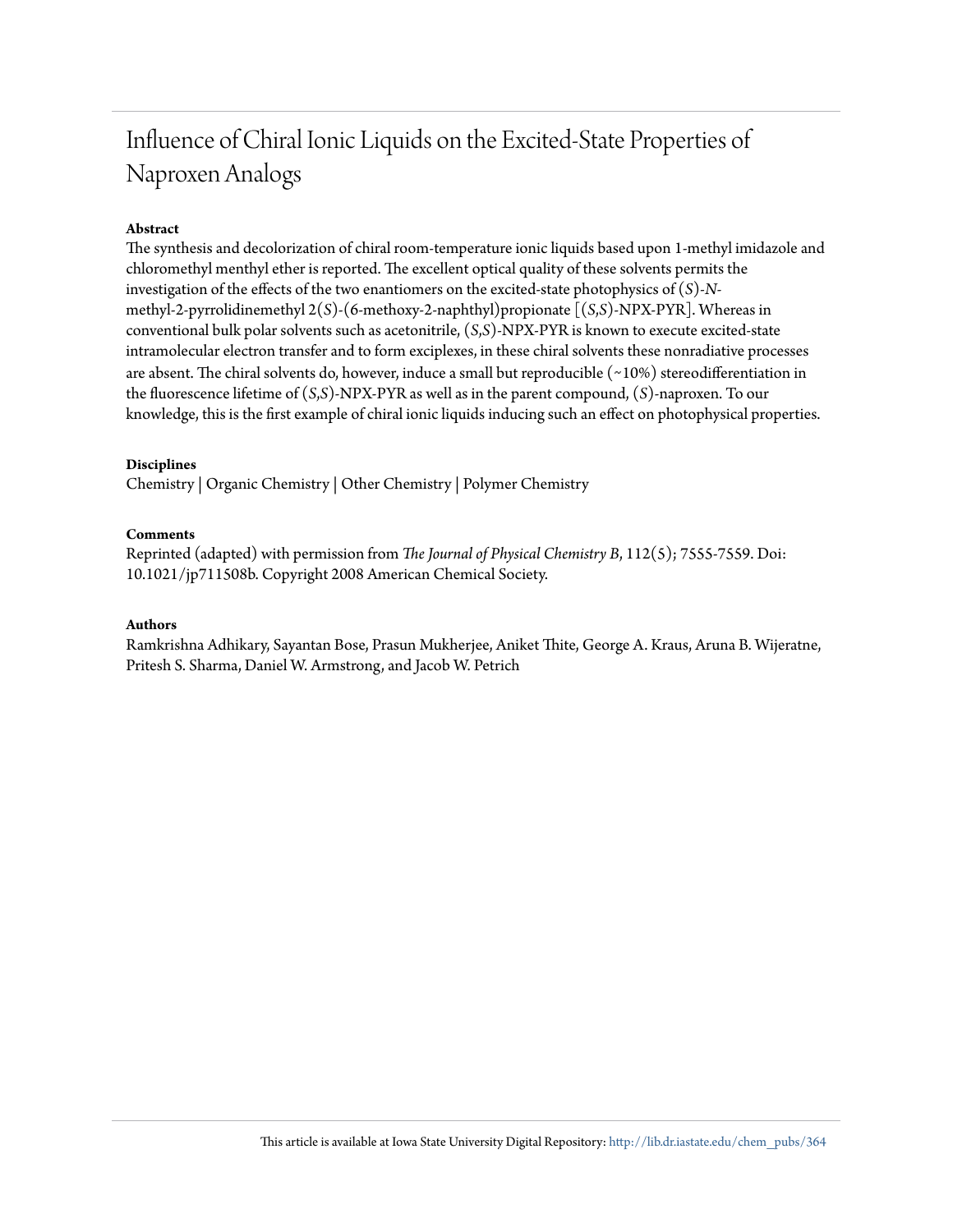## **Influence of Chiral Ionic Liquids on the Excited-State Properties of Naproxen Analogs**

**Ramkrishna Adhikary,† Sayantan Bose,† Prasun Mukherjee,† Aniket Thite,† George A. Kraus,† Aruna B. Wijeratne,‡ Pritesh S. Sharma,‡ Daniel W. Armstrong,‡ and Jacob W. Petrich\*,†**

*Department of Chemistry, Iowa State Uni*V*ersity, Ames, Iowa 50011, and Department of Chemistry and Biochemistry, Uni*V*ersity of Texas, Arlington, Box 19065, Arlington, Texas 76019*

*Recei*V*ed: December 6, 2007; Re*V*ised Manuscript Recei*V*ed: March 28, 2008*

The synthesis and decolorization of chiral room-temperature ionic liquids based upon 1-methyl imidazole and chloromethyl menthyl ether is reported. The excellent optical quality of these solvents permits the investigation of the effects of the two enantiomers on the excited-state photophysics of (*S*)-*N*-methyl-2 pyrrolidinemethyl 2(*S*)-(6-methoxy-2-naphthyl)propionate [(*S*,*S*)-NPX-PYR]. Whereas in conventional bulk polar solvents such as acetonitrile, (*S*,*S*)-NPX-PYR is known to execute excited-state intramolecular electron transfer and to form exciplexes, in these chiral solvents these nonradiative processes are absent. The chiral solvents do, however, induce a small but reproducible (∼10%) stereodifferentiation in the fluorescence lifetime of (*S*,*S*)-NPX-PYR as well as in the parent compound, (*S*)-naproxen. To our knowledge, this is the first example of chiral ionic liquids inducing such an effect on photophysical properties.

#### **Introduction**

Although the number of publications on room temperature ionic liquids (ILs) is continually increasing, only a few examples of chiral ILs have been reported so far. Howarth and co-workers described the use of chiral imidazolium cation in Diels-Alder reactions.<sup>1</sup> However, the synthesis of these systems required an expensive chiral alkylating agent. The use of ILs with chiral anions is somehow more obvious since some of these are readily available as sodium salts. For example, Seddon and co-workers investigated Diels-Alder reactions in lactate ILs.<sup>2</sup> More recently, Wasserscheid and co-workers synthesized three different groups of chiral ILs.<sup>3</sup> They observed the positive diasteriomeric interactions between racemic substrates and chiral IL by NMR spectroscopy. Bao et al. reported the first synthesis of chiral imidazolium ILs derived from natural amino acids.<sup>4</sup>

Armstrong and co-workers have provided the first application of chiral ILs as stationary phases in chromatography using chiral ILs stationary phases in gas chromatography. Several compounds have been separated using these IL-based chiral selectors. A large number of compounds, including alcohols, amines, sulfoxides, and epoxides were injected into the chiral ILs columns. These experiments demonstrate the first successful application of chiral ILs as stationary phases in gas chromatography.<sup>5</sup>

Chiral discrimination in excited-state processes has been studied by several groups in the past few years. The groups of Miranda $6-17$  and Tolbert<sup>18</sup> have made considerable advances in this domain, and they cite a rather copious literature.

In this work we investigate the behavior of (*S*)-N-methyl-2 pyrrolidinemethyl 2(*S*)-(6-methoxy-2-naphthyl)propionate [(*S*,*S*)- NPX-PYR] (Figure 1) in two enantiomeric chiral ILs based upon chloromethyl menthyl ether. The choice of (*S*,*S*)-NPX-PYR as the chromophore was inspired by the work of Miranda and coworkers who have shown that its diastereomers exhibit different behavior with regard to electron transfer or exciplex formation.



**Figure 1.** Structures of (a) (*S*,*S*)-NPX-PYR, (b) (*S*)-(+)-6-methoxy-2-naphthylpropionic acid [naproxen, NPX], (c) 1-hydroxy 2-naphthoic acid, and (d) 6-methoxy-2-naphthalene acetic acid.

It was felt, consequently, that (*S*,*S*)-NPX-PYR would also provide a promising entrée into the study of chiral ILs. Although these effects are small, they are larger than those predicted by Craig and Mellor<sup>19</sup> and by Dissado<sup>20</sup> for chiral discrimination of *purely electronic* phenomena.

#### **Experimental Section**

**Materials.** 1-Methylimidazole,  $(+)/(-)$ -chloromethyl menthyl ether, and bis(trifluoromethane)-sulfonimide lithium  $(LINTf<sub>2</sub>)$ salt were purchased from Aldrich. All high-performance liquid chromatography grade organic solvents were obtained from Fisher. For the decolorization of ILs, decolorizing charcoal was purchased from Acros Organics, silica gel for flash chromatography from Fluorochem, and celite and alumina from Aldrich. (*S*)- and (*R*)-NPX (98% purity) and 1-hydroxy-2-naphthoic acid  $(\geq 99\%$  purity) were purchased from Aldrich and used as received. 6-Methoxy-2-naphthalene acetic acid ( $\geq$ 99% purity) was purchased from Cayman Chemicals and was used as received. C153 was purchased from Exciton Inc. (Dayton, OH) and used without further purification.

**Synthesis of (***S***,***S***)-NPX-PYR.** The procedure described elsewhere was followed.<sup>17</sup> To a stirred solution of (*S*)-(+)-6-methoxy-2-naphthylpropionic acid (0.50 g, 2.17 mmol) in dichloromethane  $(CH_2Cl_2)$  (20 mL) thionyl chloride (1.21 mL, 16.6 mmol) was added. The resulting mixture was then boiled for 2 h before

<sup>\*</sup> To whom correspondence should be addressed.

<sup>†</sup> Iowa State University.

<sup>‡</sup> University of Texas, Arlington.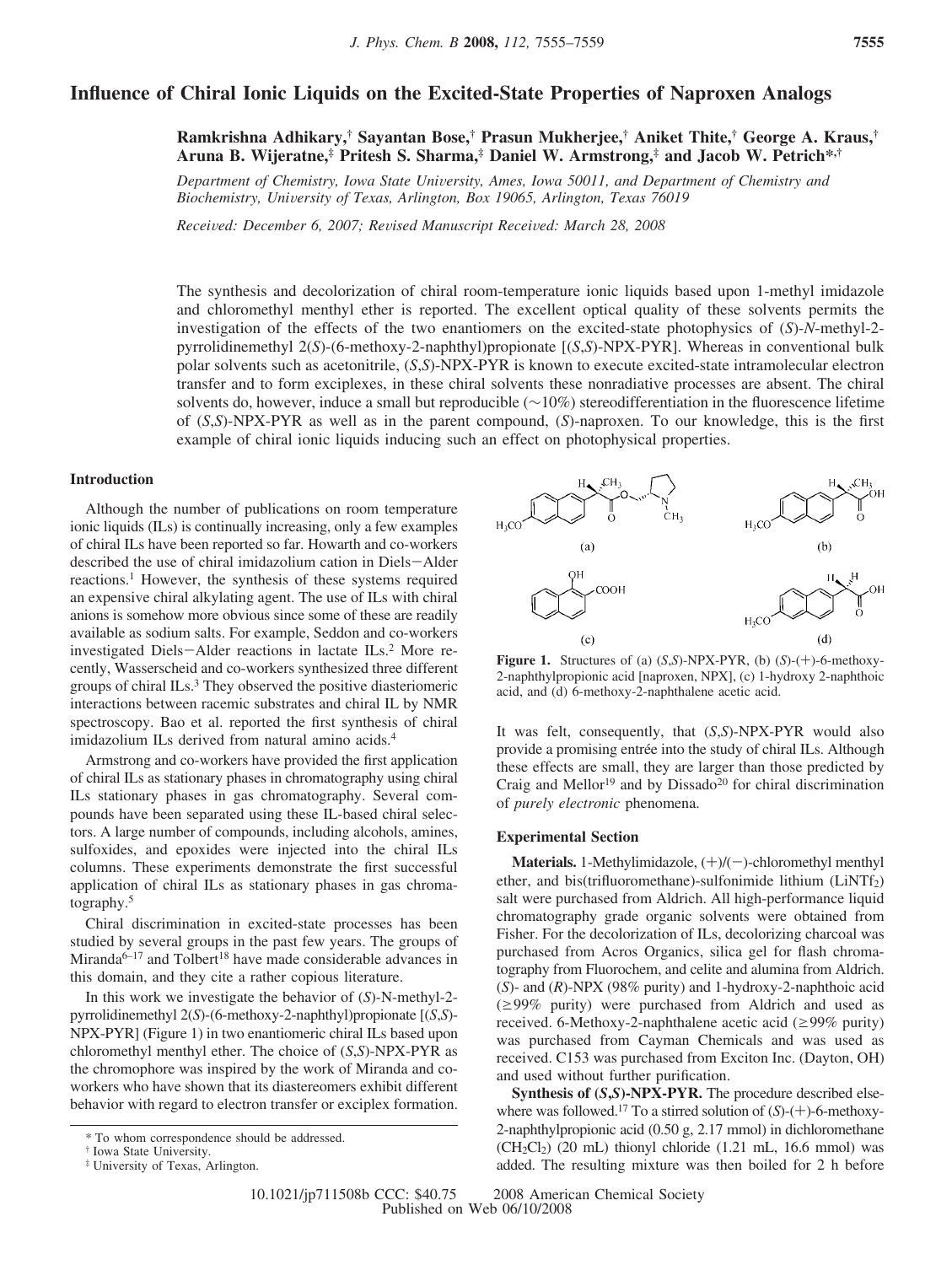

**Figure 2.** Structures of (a)  $(-)$ - and (b)  $(+)$ -room temperature ILs (RTILs), which were synthesized from  $(-)$ - and  $(+)$ -chloromethyl menthyl ether, respectively.

#### **SCHEME 1**



cooling to room temperature. The solution was then concentrated in vacuo, and the residue was directly used for the next step. To a stirred solution of (*S*)-*N*-methyl-2-pyrrolidinemethanol (0.27 mL, 2.28 mmol) in CH<sub>2</sub>Cl<sub>2</sub> (5 mL) at 0  $\rm{^{\circ}C}$  triethyl amine (0.48 mL, 3.47 mmol) was added. The mixture was stirred at 0 °C for 5 min whereupon a solution of the material prepared above (unpurified acid chloride) was added. The resulting solution was stirred at 0 °C for 30 min and then for 1 h at room temperature. The reaction was quenched by the addition of saturated ammonium chloride solution and extracted with  $CH_2Cl_2$  (3  $\times$  25 mL). The combined organic layers were then dried over MgSO4, filtered, and concentrated. The crude residue was purified via flash chromatography (100% ethyl acetate) to provide the desired compound. <sup>1</sup>H NMR (400 MHz, CDCl<sub>3</sub>):  $\delta$ (ppm)  $1.42 - 1.52$  (1H, m),  $1.59$  (3H, d,  $J = 6.8$  Hz),  $1.62 - 1.85$ (3H, m), 2.13-2.21 (1H, m), 2.30 (3H, s), 2.35-2.43 (1H, m), 2.96-3.03 (1H, m), 3.89 (1H, q,  $J = 6.8$  Hz), 3.90 (3H, s),  $4.02 - 4.12$  (2H, m),  $7.10 - 7.16$  (2H, m),  $7.42$  (1H, dd,  $J = 8.4$ , 1.6 Hz), 7.66-7.72 (3H, m). <sup>13</sup>C NMR (100 MHz, CDCl<sub>3</sub>):  $\delta$ (ppm) 18.6, 23.1, 28.5, 41.6, 45.6, 55.5, 57.9, 63.9, 67.3, 105.7, 119.1, 126.2, 126.5, 127.3, 129.1, 129.5, 133.9, 135.9, 157.8, 174.9.

**Synthesis and Decoloration of Nonracemic Low-Melting Organic Salts.** Room-temperature nonracemic ILs (**a**) and (**b**) (Figure 2) were prepared according to a previously published procedure.<sup>21-23</sup> Briefly (Scheme 1),  $(-)$ -chloromethyl menthyl ether (10.00 mL,  $4.85 \times 10^{-2}$  mol) was stirred for 12 h with a slight excess of 1-methylimidazole (4.260 mL,  $5.34 \times 10^{-2}$  mol) while heating at ∼70 °C in a round-bottomed flask (50 mL) attached to a refluxing condenser. The resulting salt (**1a**) was dissolved in deionized water (∼5 mL). To purify the chloride salt from any unreacted 1-methylimidazole present in the aqueous solution, simple liquid-liquid extractions were carried out five times with five portions (10 mL) of ethyl acetate using a separatory-funnel (250 mL). The aqueous layer containing the chloride salt was separated, and an aqueous solution (10 mL) containing LiNTf<sub>2</sub> (16.48 g,  $5.74 \times 10^{-2}$  mol) was added to carry out the metathesis process. Room-temperature chiral IL (**a**) was separated as a hydrophobic layer and extracted using  $CH_2Cl_2$  (3  $\times$  5 mL portions). The CH<sub>2</sub>Cl<sub>2</sub> containing the IL was washed with water ( $6 \times 20$  mL) and dried with anhydrous sodium sulfate (20 g), which was removed by filtration. The

**TABLE 1: Characteristics of Chiral ILs**

| RTIL <sup>a</sup> | viscosity $(cP)$ | weight $\%$ H <sub>2</sub> O | $\tau_{\rm R}$ (ns) <sup>b</sup> |
|-------------------|------------------|------------------------------|----------------------------------|
| $(+)$             | $940 \pm 5.0$    | 0.07                         | $22.0 \pm 0.5$                   |
| $(-)$             | $920 \pm 5.0$    | 0.06                         | $21.0 \pm 0.5$                   |

*a* Both the ILs show an ∼1.5 ns average fluorescence lifetime ( $\lambda$ <sub>ex</sub>  $= 266$  nm,  $\lambda_{em} \ge 300$  nm). Their fluorescence spectra are presented in Figure 3. *<sup>b</sup>* Rotational diffusion time of coumarin 153 in each of the ILs. Fluorescence anisotropy decays were single exponential.

filtrate was heated in vacuo at 40 $\degree$ C to remove the excess solvent. The product was obtained as a pale-yellow liquid (23.40 g,  $4.402 \times 10^{-2}$  mol,  $> 90\%$  yield). The same technique was carried out to synthesize (**b**).

Both synthesized ILs were decolorized according to a procedure described previously.<sup>24</sup> Briefly, a column was prepared as follows. A conventional column used for flash chromatography was packed with the following compounds: celite on the bottom to trap charcoal particles; flash chromatographic silica gel and alumina in the middle for decolorizing/ removal of polar and inorganic impurities; charcoal on the top for decolorizing.<sup>24</sup> The column was treated with CH<sub>2</sub>Cl<sub>2</sub> (3  $\times$ 200 mL). The ILs were dissolved in  $CH_2Cl_2$  (200 mL) and passed through the column. Dichloromethane (200 mL) was passed through the column to elute the remainder of the IL. To purge the IL through the column,  $N_2$  gas was passed over the column. The eluted solution was then concentrated under reduced pressure and finally by heating at 60 °C in vacuo overnight. The structures were validated using <sup>1</sup>H NMR and ESI-MS.

Viscosity measurements were made with a ViscoLab 4000 piston style Viscometer from Cambridge Applied system at 22.3  $\pm$  0.1 °C. The viscosities of the ILs did not change over chromophore concentrations providing absorbances of  $0.1-0.8$ (at 266 nm in a 3-mm path length cuvette, the conditions over which our optical measurements were made, see below). The relative viscosity of the two enantiomeric ILs was also assessed by measuring the rotational diffusion time,  $\tau_R$ , of the fluorescent probe, coumarin 153. Within experimental error,  $\tau_R$ , was same in both solvents (Table 1). Water content was assessed with a coulometric Karl Fischer Titration (Mettler Toledo DL 39).

**Sample Preparation.** A small amount of chromophore was added to chiral ILs and kept overnight at room temperature to ensure complete solubilization as the ILs were viscous. These solutions were used for steady-state and time-resolved measurements. The absorbance at 266 nm was maintained between  $0.1-0.8$  to avoid the inner filter effect. Results were found to be identical for a given sample throughout the absorbance range mentioned above. For all measurements, a 3-mm path-length quartz cuvette was used. All experiments were done at room temperature.

**Steady-State and Time-Resolved Measurements.** UV-visible absorption spectra were obtained on Hewlett-Packard 8453 UV-visible spectrophotometer with 1-nm resolution. Fluorescence spectra were obtained on a Spex Fluoromax-2 with a 2-nm bandpass and corrected for lamp spectral intensity and detector response. The apparatus for time correlated single photon counting is described elsewhere.<sup>25</sup> Briefly, the fundamental from the homemade mode-locked Ti-sapphire oscillator was modulated by a Pockels cell (Model 350-160, Conoptics Inc.) to reduce the repetition rate to 8.8 MHz. The excitation source (266 nm) was generated by sum frequency generation of the fundamental red light (∼800 nm) and the second harmonic blue light (∼400 nm) using an U-Oplaz Technologies frequency tripler (Model TP-2000B). Fluorescence decay traces were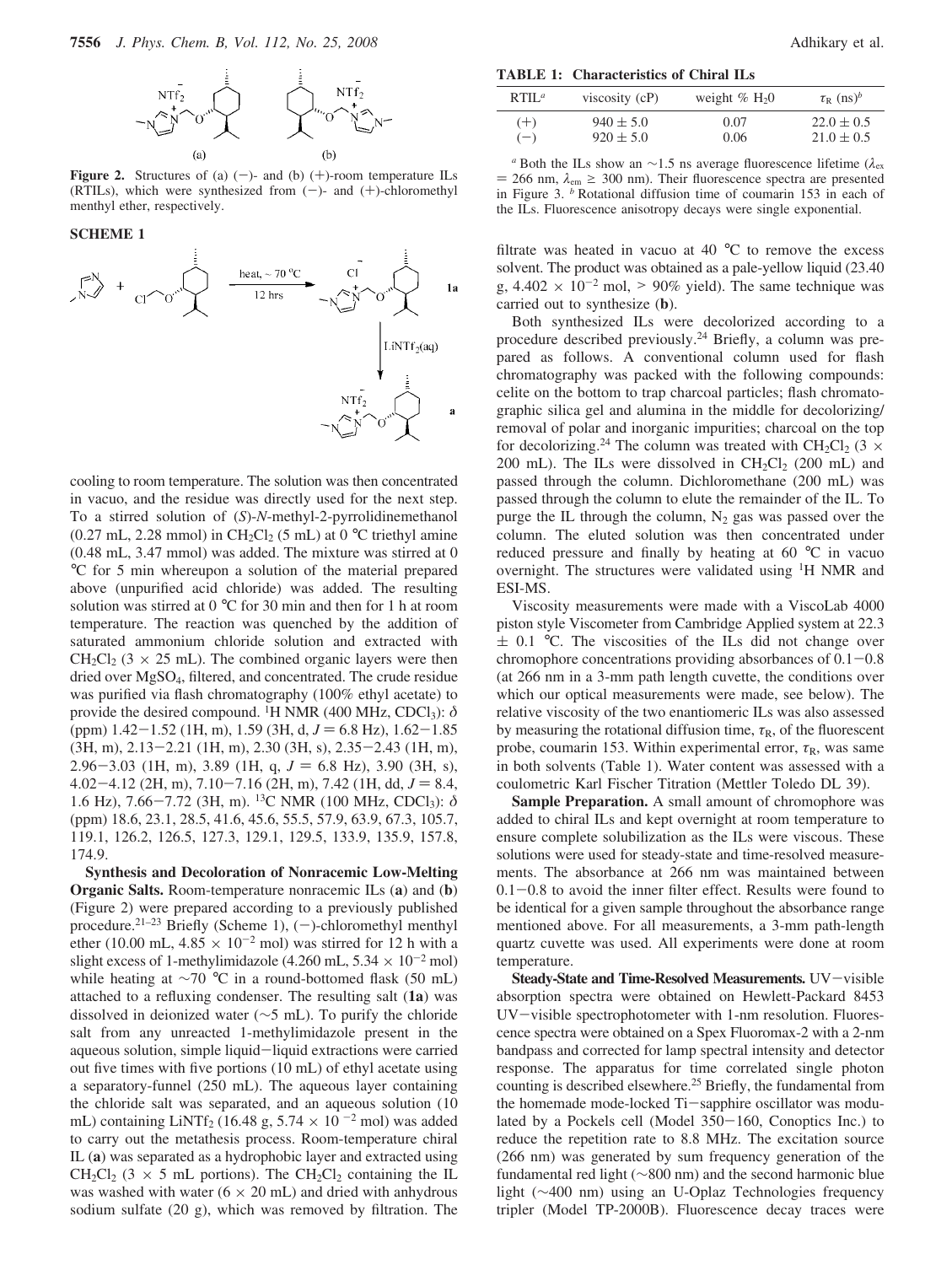

**Figure 3.** Normalized absorption (solid line) and fluorescence emission (dashed line) spectra of (*S*,*S*)-NPX-PYR in (+)-RTIL. The fluorescence maximum is at 352 nm. Dotted and dash-dotted lines represent emission from the  $(+)$ - and  $(-)$ -RTIL. The fluorescence spectra of the chiral solvents are plotted on the same scale, and their intensity is negligible compared to that of the naproxen derivatives. The fluorescence spectra were obtained by exciting the sample at 266 nm with a 2-nm bandpass.



**Figure 4.** Fluorescence decay traces ( $\lambda_{\text{ex}} = 266 \text{ nm}$ ,  $\lambda_{\text{em}} \ge 300 \text{ nm}$ ) of (*S*,*S*)-NPX-PYR in (a) (-)- and (b) (+)-RTIL. There is an  $\sim$ 10% decrease in lifetime of (*S*,*S*)-NPX-PYR in (+)-RTIL compared to that of in (-)-RTIL. The lifetime of (*S*,*S*)-NPX-PYR in acetonitrile is ∼3.1 ns in acetonitrile due to intramolecular electron transfer. In the chrial RTILs, the lifetime is significantly increased and there is a difference in lifetime in the two solvents (Table 2).

recorded by exciting the sample at 266 nm and collecting the emission at  $\geq$ 300 nm by using a microscope slide to filter out the exciting source. Fluorescence decays were collected at the magic angle (polarization of 54.7°) with respect to the vertical. To obtain the rotational dynamics of coumarin 153, samples were excited at 407 nm, and emission was collected parallel and perpendicular to the polarization of the excitation light. For fluorescence lifetime measurements, typically ∼10000 counts were collected at the peak channel, except for 6-methoxy-2 naphthalene acetic acid in chiral IL where ∼ 5000 counts were collected at the peak channel.

#### **Results and Discussion**

Our chiral ILs are transparent from 390 to 800 nm. Contrary to the report by Samanta and co-workers<sup>26</sup> who proposed that ILs can be intrinsically colored, we find that their preparation can introduce small amounts of strongly absorbing and emitting species, which can present problems in performing and analyzing spectroscopic studies, $27$  and that, in fact, these colored impurities can alter physical properties such as the viscosity. We have used the protocol cited above to purify these solvents.

Representative normalized steady-state absorption and emission spectra of (*S*,*S*)-NPX-PYR in (+)-RTIL are shown in Figure 3, as well as the fluorescence spectra of the chiral solvents. Figure 4 presents the fluorescence lifetime decay of (*S*,*S*)-NPX-PYR in the  $(+)$ - and  $(-)$ -RTIL respectively, where a stereo differentiation of ∼10% was observed with lifetime value of ∼10.5 ns (Table 2). Earlier Miranda and co-workers reported

**TABLE 2: Fluorescence Lifetime Parameters of (***S***,***S***)-NPX-PYR and Related Systems**

| System                                           | $\tau$ (ns) <sup>a</sup> |
|--------------------------------------------------|--------------------------|
| $(S, S)$ -NPX-PYR; $(+)$ -RTIL                   | $10.0 \pm 0.3$           |
| $(S, S)$ -NPX-PYR; $(-)$ -RTIL                   | $10.9 \pm 0.2$           |
| $(S)$ -NPX; $(+)$ -RTIL                          | $10.8 \pm 0.3$           |
| $(S)$ -NPX; $(-)$ -RTIL                          | $9.7 \pm 0.3$            |
| $(S)$ -NPX; acetonitrile                         | $7.2 \pm 0.2$            |
| $(S, S)$ -NPX-PYR; acetonitrile                  | $3.1 \pm 0.5$            |
| 1-hydroxy-2-naphthoic acid; $(+)$ -RTIL          | $2.4 \pm 0.2$            |
| 1-hydroxy-2-naphthoic acid; $(-)$ -RTIL          | $2.4 \pm 0.2$            |
| 6-methoxy-2-naphthalene acetic acid; $(+)$ -RTIL | $11.5 \pm 0.2$           |
| 6-methoxy-2-naphthalene acetic acid; $(-)$ -RTIL | $11.5 \pm 0.2$           |

*<sup>a</sup>* The error bars are based on the average of three measurements. Fluorescence lifetime decays were fit to a single-exponential model.



**Figure 5.** (A) Fluorescence decay traces ( $\lambda_{\text{ex}} = 266$  nm,  $\lambda_{\text{em}} \ge 300$ nm) of (*S*)-NPX in (a) (+)- and (b) (-)-RTIL. (B) Fluorescence decay traces ( $\lambda_{\text{ex}} = 266$  nm,  $\lambda_{\text{em}} \ge 300$  nm) of (a) (*R*)- and (b) (*S*)-NPX in (-)-RTIL. Both systems, (*S*)-NPX in (+)/(-)-RTIL and (*S*)-/(*R*)-NPX in (-)-RTIL, show an ∼10% difference in lifetime. The lifetime of (*S*)-NPX is comparable with (*S*,*S*)-NPX-PYR in these two ILs, which indicates no quenching by intramolecular electron transfer or exciplex formation.

fluorescence lifetimes of (*S*)-NPX, (*S*,*S*)-NPX-PYR, and (*R*,*S*)- NPX-PYR in acetonitrile as 7.4, 3.0, and 2.3 ns, respectively.<sup>17</sup> Thus, the presence of the longer lifetime of (*S*,*S*)-NPX-PYR in the chiral ILs studied was surprising and suggested that the two partners of the dyad were not participating in either electron transfer or exciplex formation, which was the observation of Miranda and co-workers in acetonitrile. As a control experiment, we studied the photophysics of the parent molecule, (*S*)-NPX, in the two chiral ILs and found similar lifetimes with a stereo differentiation of ∼10% as well, thus indicating that the PYR moiety is not interacting with NPX in the chiral ILs. Figure 5 presents the fluorescence decays of (*S*)-NPX in the (+)- and  $(-)$ -RTIL, respectively; the fluorescence decay of  $(R)$ -NPX in  $(-)$ -RTIL is also shown. Steady-state fluorescence measurements of (*S*,*S*)-NPX-PYR and (*S*)-NPX in the two chiral ILs did not provide any evidence of exciplex formation-i.e., an emission band to the red at ∼550 nm. On the basis of these results, we conclude that the stereodifferentiation observed in the dyad is not due to nonradiative processes between the two moieties because if this were the case we would not have seen similar lifetime values in (*S*)-NPX.

To test whether the observed stereodifferentiation in the lifetimes is not due to the presence of impurities in the chiral RTILs, it was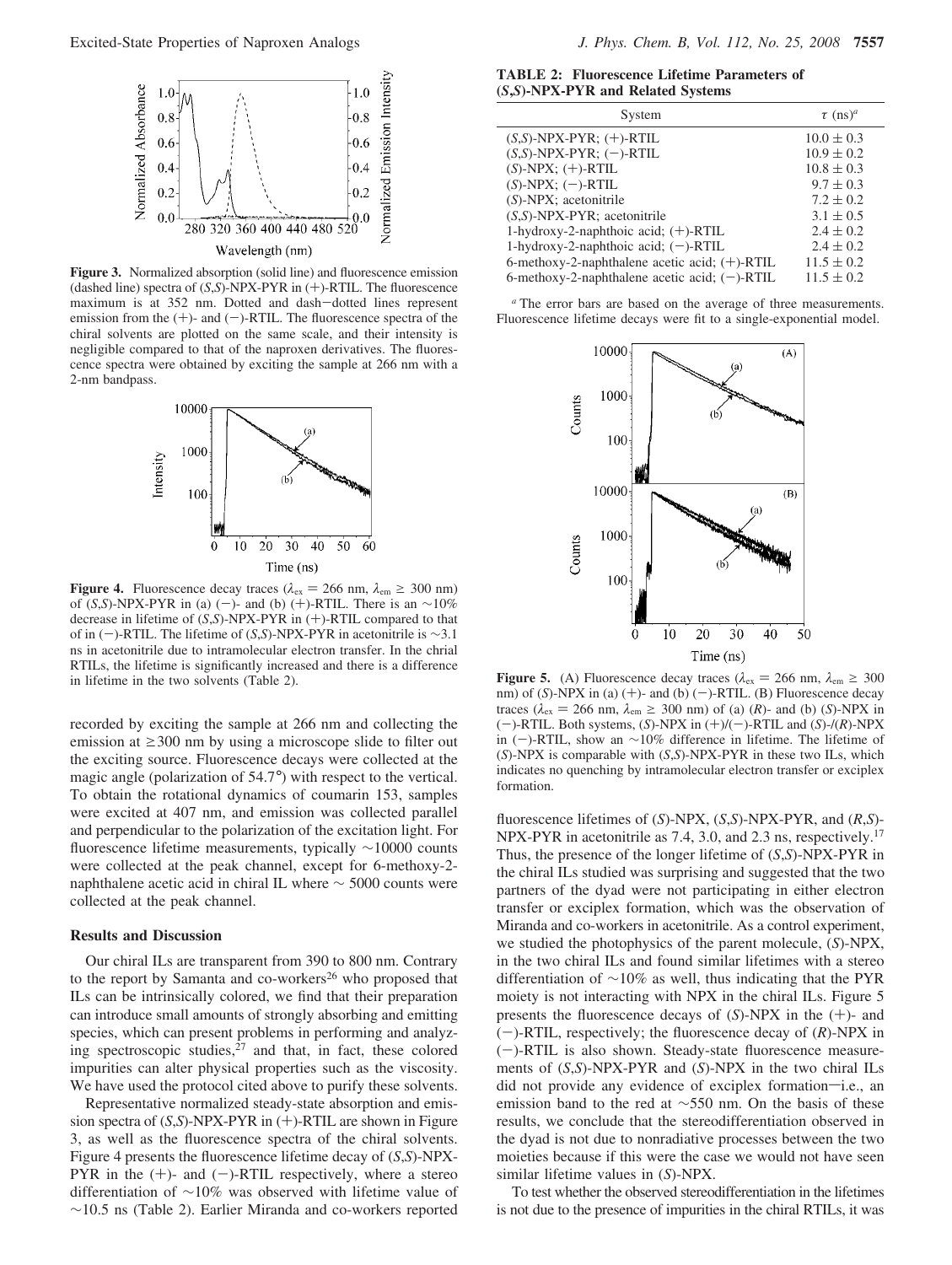

**Figure 6.** Fluorescence decay traces ( $\lambda_{\text{ex}} = 266 \text{ nm}, \lambda_{\text{em}} \ge 300 \text{ nm}$ ) of 1-hydroxy-2-naphthoic acid in  $(+)$ - and  $(-)$ -RTIL. Its fluorescence lifetime in the two chiral ILs is identical, ∼2.4 ns.



**Figure 7.** Fluorescence decay traces ( $\lambda_{\text{ex}} = 266 \text{ nm}$ ,  $\lambda_{\text{em}} \ge 300 \text{ nm}$ ) of 6-methoxy-2-naphthalene acetic acid in  $(+)$ - and  $(-)$ -RTIL, showing identical fluorescence lifetimes of ∼11.5 ns.

**TABLE 3: Comparison of (***S***)- and (***R***)-NPX**

| system                  | $\tau$ (ns) <sup>a</sup> | $\Phi_{i}^{b}$           |
|-------------------------|--------------------------|--------------------------|
| $(S)$ -NPX; $(+)$ -RTIL | $10.8 \pm 0.3$           | $0.38 \pm 0.02$          |
| $(S)$ -NPX; $(-)$ -RTIL | $9.7 + 0.3$              | $0.36 \pm 0.02$          |
| $(R)$ -NPX; $(+)$ -RTIL | $12.0 \pm 0.2$           | $\overline{\phantom{a}}$ |
| $(R)$ -NPX; $(-)$ -RTIL | $10.9 \pm 0.2$           | $\overline{\phantom{a}}$ |

*<sup>a</sup>* The error bars are based on the average of three measurements. Fluorescence lifetime decays were fit to a single-exponential model. *<sup>b</sup>* Fluorescence quantum yield. The quantum yield values of (*S*)-NPX in chiral RTILs were calculated taking tryptophan/buffer ( $pH = 7.0$ ) as standard ( $\Phi_f^{\text{Trp}} = 0.18$ ).<sup>36–38</sup>

necessary to study the fluorescence lifetime of some suitable achiral probe in them. A naphthalene-based achiral probe molecule that is soluble in them is 1-hydroxy-2-naphthoic acid, which yields identical lifetimes in the  $(+)$ - and  $(-)$ -ILs, is shown in Figure 6. Another test case is provided by 6-methoxy-2-naphthalene acetic acid, whose fluorescence lifetime decays in the  $(+)$ - and  $(-)$ -RTILs are presented in Figure 7 and which give identical time constants of 11.5 ns. These results strongly suggest that the difference in fluorescence lifetimes observed in either (*S*)-NPX and (*S*,*S*)-NPX-PYR are entirely due to the presence of the chiral centers in the naproxen analogs. Furthermore, to ensure that the difference in lifetime is not induced by slight differences in the physical properties of the chiral RTILs (Table 1), we have measured lifetimes of  $(R)$ - and  $(S)$ -NPX in  $(-)$ -RTIL. These enantiomers also reflect an ∼10% difference in lifetime (Table 3). This unambiguously indicates that the differences observed here are entirely due to chiral solute-solvent interactions.

This is the first example of which we are aware where electron transfer is frustrated in an IL. Naively on the basis of the emission maximum of the probe molecule, coumarin 153, our ILs are slightly less polar than acetone on an  $E_T(30)$  scale (Figure 8). The most likely conclusion to draw is that the local environment of the solute with respect to the solvent differs drastically from what is expected based upon a measurement



**Figure 8.** Normalized steady-state emission spectra of C153 in different solvents. The excitation wavelength is 420 nm. The  $E_T(30)$  values were obtained from the peak maxima as determined from log-normal fits to the spectra. The  $E_T(30)$  values were found to be 41.1 and 41.3 for the  $(+)$ - and  $(-)$ -RTIL, respectively, slightly less than the corresponding value in acetone, 42.2.

of the bulk properties. There is a growing body of literature that deals with electron transfer in ILs, and differences with respect to polar solvents have been generally noted. The majority of these studies deal with intermolecular quenching. Skrzypczak and Neta have studied electron transfer between pyridinyl and alkylpyridinyl radicals and duroquinone by pulse radiolysis.<sup>28</sup> They found that the rate constant of the reaction is significantly higher in ILs compared to the diffusion-controlled value, whereas in conventional solvents these corresponding rate constants are only slightly higher. This was explained by proposing voids between molecules of the ILs and the possibility of the diffusion of reacting species through the segment of ions while the bulk viscosity reflects overall movement of whole ions. Photoinduced electron transfer between dicyclopentadiene and 2,4,6-triphenylthiapyrylium in  $[BMIM^+] [PF_6^-]$  was measured by Garcia and co-workers and compared to that in zeolite.<sup>29</sup> These authors also demonstrated that the rate of electron transfer in IL is slower compared to that of in conventional organic solvents which was attributed to the higher bulk viscosity in ILs.

A detailed study on electron transfer from *N*,*N*-dimethyl aniline (DMA) to pyrene in ILs was undertaken by Paul and Samanta,<sup>30</sup> who made several observations. First, the rate of electron transfer in the IL is smaller than that in conventional organic solvents, which was attributed to the higher bulk viscosity of the ILs. Second, the rate constant for electron transfer in the ILs is in general  $2-4$  times larger than the diffusion controlled values. This was attributed to the difference between microviscosity and bulk viscosity in ILs, which was originally suggested by Skrzypczak and Neta.<sup>28</sup> Third, no exciplex emission was observed in any of the ILs studied, which is striking given that the DMA-pyrene system is well-known for exciplex formation in conventional bulk solvents. The lack of exciplex formation led the authors to conclude that it is the microscopic and not the bulk polarity which could be related to the  $E_T(30)$  scale that determines the formation of exciplex in ILs.

The quenching of 9,10-dicyanoanthracene by a series of electron donors was investigated in two ILs, which differ in the length of the alkyl chains.<sup>31</sup> In this study the rate of the quenching reactions was also found to be larger than that predicted from the diffusion-controlled value. Moreover the solvent reorganization energies were found to be lower than that of conventional polar solvents. In the electron transfer reaction from metal complexes to oxygen in imidazolium ILs where a dramatic acceleration of reaction rate was observed which was attributed to the stabilization of the oxygen radical